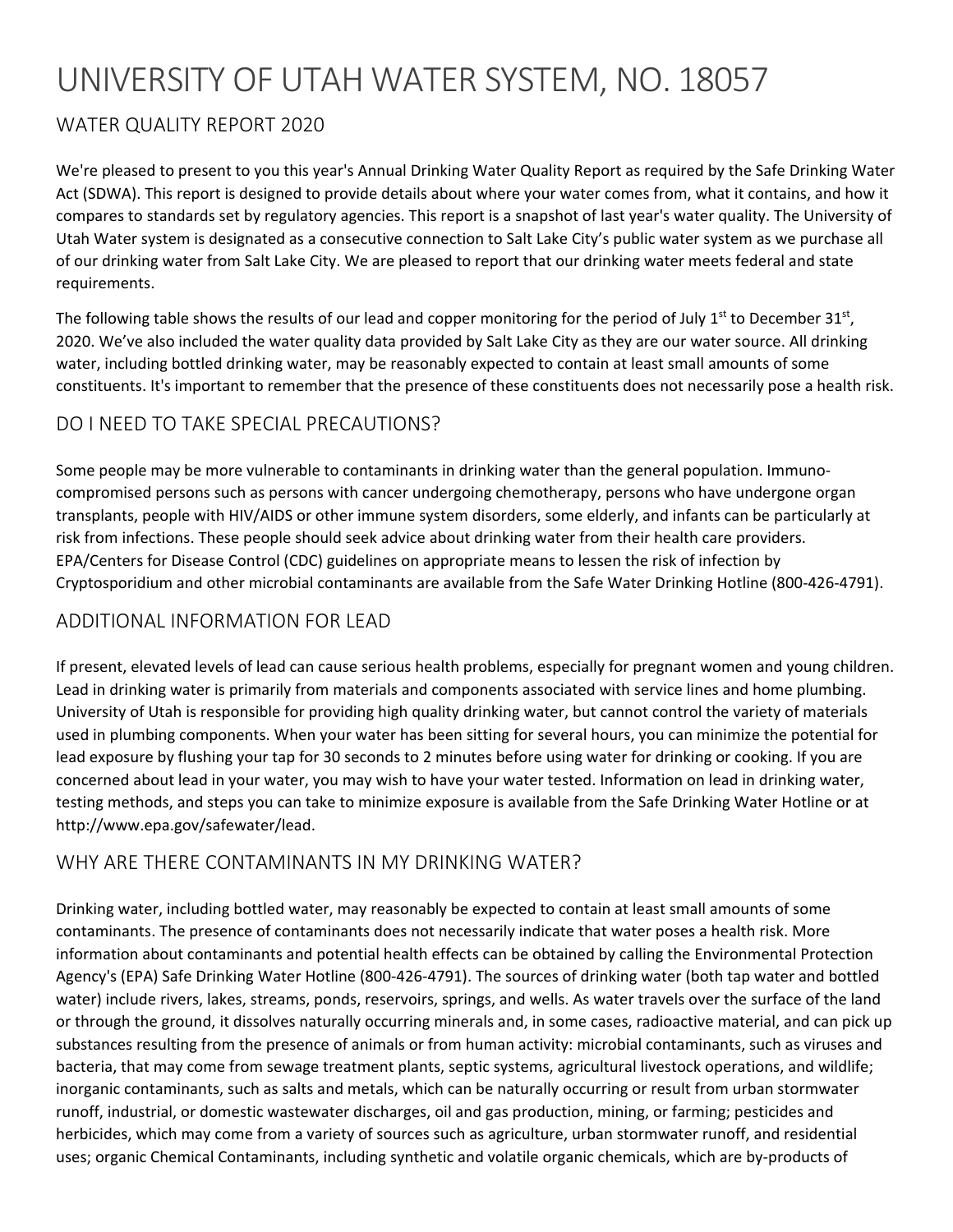industrial processes and petroleum production, and can also come from gas stations, urban stormwater runoff, and septic systems; and radioactive contaminants, which can be naturally occurring or be the result of oil and gas production and mining activities. In order to ensure that tap water is safe to drink, EPA prescribes regulations that limit the amount of certain contaminants in water provided by public water systems. Food and Drug Administration (FDA) regulations establish limits for contaminants in bottled water which must provide the same protection for public health.

### SIGNIFICANT DEFICIENCIES

The Utah Division of Drinking Water conducted a sanitary survey of our water system on October 15, 2020. The table below lists the significant deficiencies that were identified and the corrective action plan and deadlines we are following to address them.

| <b>Deficiency</b>                    | <b>Survey Date</b> | <b>Corrective Action Plan</b>                           |
|--------------------------------------|--------------------|---------------------------------------------------------|
| End of storage tank overflow pipe    | 10/15/2020         | Construction project currently in place to correct this |
| lacks no. 4 screen                   |                    | deficiency by November 1, 2021                          |
| End of storage tank overflow lacks a | 10/15/2020         | Construction project currently in place to correct this |
| clearance of between 12 and 24       |                    | deficiency by November 1, 2021                          |
| inches from ground surface           |                    |                                                         |
| In-line booster pump station lacks   | 10/15/2020         | Submit documentation showing our pump station has       |
| redundancy to meet peak demand       |                    | redundancy to meet peak demand by March 22, 2022        |
| with one pump out of service         |                    |                                                         |

#### **For more information please contact:**

Steffanie Brown, P.E. University of Utah, Facility Engineering 1795 E South Campus Dr Salt Lake City, UT 84112 Phone: 801‐587‐8089 Email: steffanie.brown@fm.utah.edu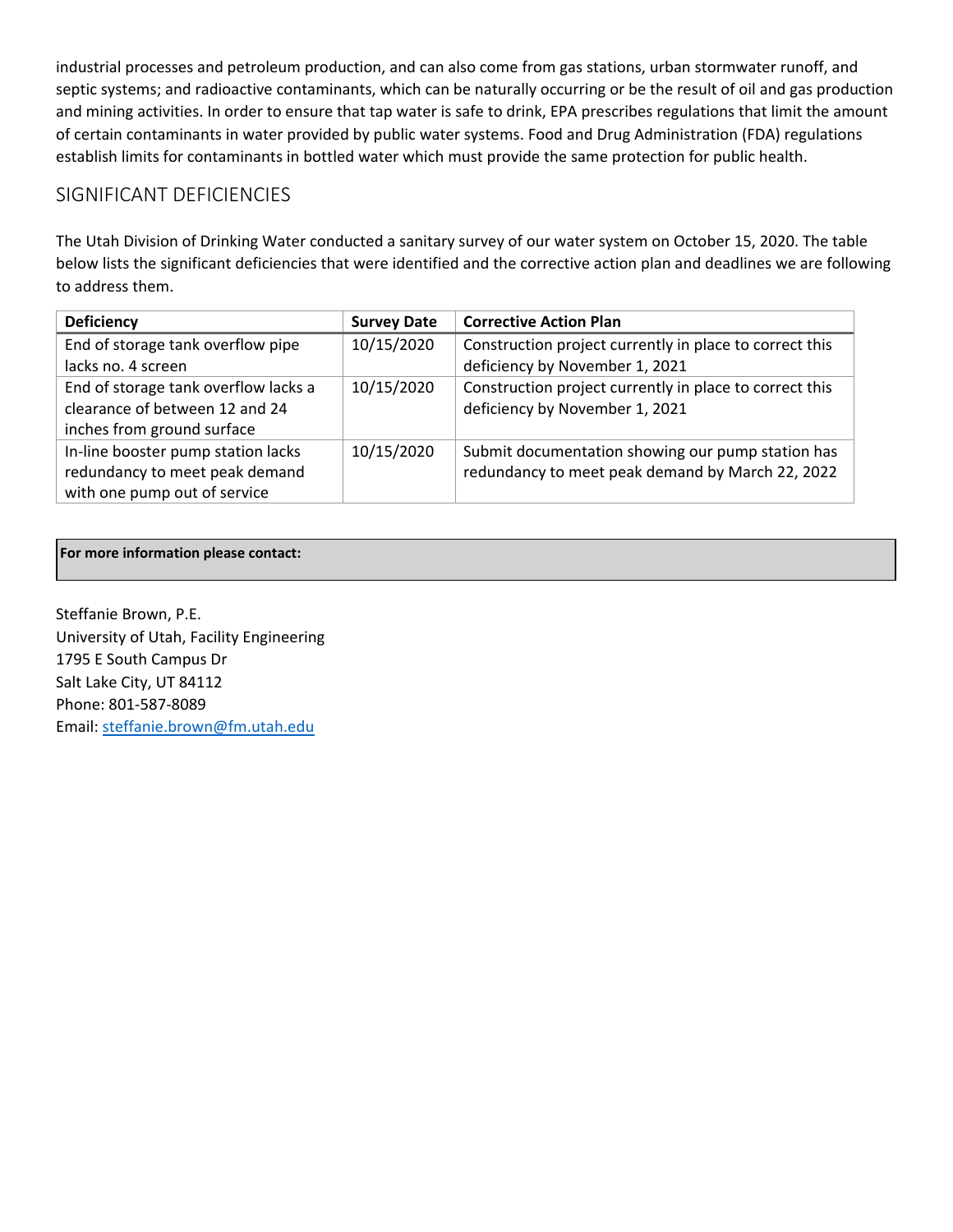## UNIVERSITY OF UTAH WATER SYSTEM TEST RESULTS

| <b>Contaminants</b>                             | <b>MCLG</b> | <b>AL</b>      | Your<br>Water  | Sample<br><b>Date</b>          | # Samples<br><b>Exceeding</b><br><b>AL</b> | <b>Exceeds</b><br><b>AL</b> | <b>Typical Source</b>                                                                                                              |
|-------------------------------------------------|-------------|----------------|----------------|--------------------------------|--------------------------------------------|-----------------------------|------------------------------------------------------------------------------------------------------------------------------------|
| <b>Inorganic Contaminants</b>                   |             |                |                |                                |                                            |                             |                                                                                                                                    |
| Copper - action level at<br>consumer taps (ppb) | 1300 1300   |                | 125            | July to<br>December<br>2020    | 6                                          | No                          | Corrosion of household plumbing<br>systems; Erosion of natural deposits                                                            |
| Lead - action level at<br>consumer taps (ppb)   | 15          | 15             | 5.9            | July to<br>December<br>2020    | 4                                          | <b>No</b>                   | Corrosion of household plumbing<br>systems; Erosion of natural deposits                                                            |
| Coliform Bacteria                               | $\mathbf 0$ | 5              | <b>ND</b>      | January to<br>December<br>2020 | 0                                          | No                          | Naturally present in the environment                                                                                               |
| Arsenic (ppb)                                   | 0           | 10             | $\mathbf{1}$   | January to<br>December<br>2020 | 0                                          | <b>No</b>                   | Erosion of Natural deposits; Runoff from<br>orchards, glass and electronics<br>production wastes                                   |
| Barium (ppm)                                    | 2           | $\overline{2}$ | 0.114          | January to<br>December<br>2020 | 0                                          | No                          | Discharge of drilling wastes; Discharge<br>from metal refineries; Erosion of natural<br>deposits                                   |
| Cyanide (ppb)                                   | 200         | 200            | 8              | January to<br>December<br>2020 | 0                                          | <b>No</b>                   | Discharge from plastic and fertilizer<br>factories; Discharge from steel/metal<br>factories                                        |
| Fluoride (ppm)                                  | 4           | 4              | 0.6            | January to<br>December<br>2020 | 0                                          | No                          | Erosion of Natural deposits; Water<br>additive which promotes strong teeth;<br>discharge from fertilizer and aluminum<br>factories |
| Nickel (ppb)                                    | 100         | 100            | $\overline{7}$ | January to<br>December<br>2020 | 0                                          | No                          | Runoff from fertilizer use; leaching from<br>septic tanks, sewage, erosion of natural<br>deposits                                  |
| Nitrate (ppm)                                   | 10          | 10             | 4              | January to<br>December<br>2020 | 0                                          | No                          | Runoff from fertilizer use; leaching from<br>septic tanks, sewage, erosion of natural<br>deposits                                  |
| Selenium (ppb)                                  | 50          | 50             | $\overline{2}$ | January to<br>December<br>2020 | 0                                          | No                          | Discharge from petroleum and metal<br>refineries; Erosion of natural deposits<br>and discharge from mines.                         |
| Sodium (ppm)                                    | 0           | 500            | $6 - 72$       | January to<br>December<br>2020 | $\mathbf 0$                                | No                          | Discharge from petroleum and metal<br>refineries; Erosion of natural deposits<br>and discharge from mines.                         |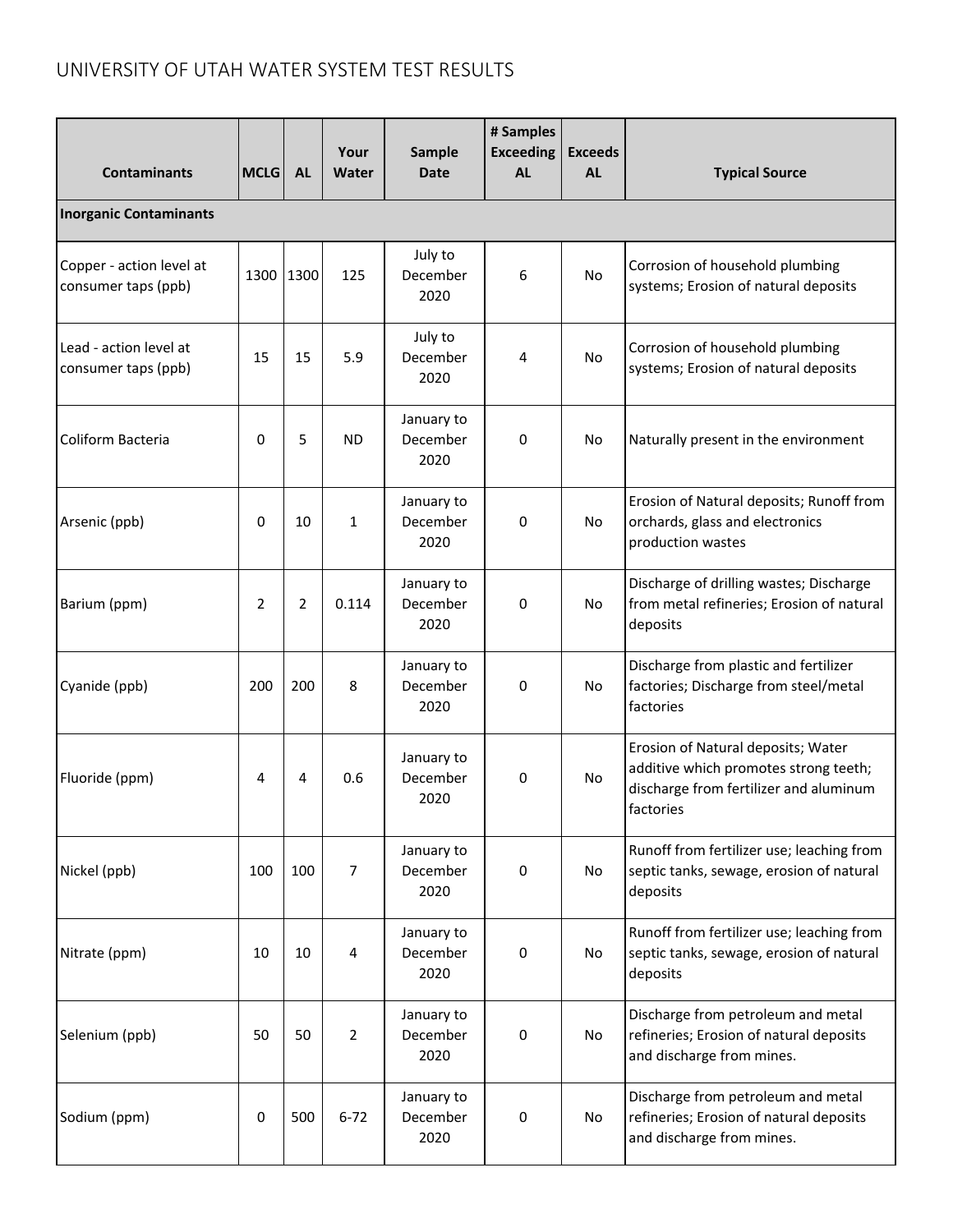| <b>Contaminants</b>                    | <b>MCLG</b> | <b>AL</b> | Your<br>Water | Sample<br><b>Date</b>          | # Samples<br><b>Exceeding</b><br><b>AL</b> | <b>Exceeds</b><br><b>AL</b> | <b>Typical Source</b>                                                                                                    |
|----------------------------------------|-------------|-----------|---------------|--------------------------------|--------------------------------------------|-----------------------------|--------------------------------------------------------------------------------------------------------------------------|
| Sulfate (ppm)                          |             | 1000 1000 | 11-279        | January to<br>December<br>2020 | 0                                          | <b>No</b>                   | Erosion of natural deposits; discharge<br>from refineries and factories; runoff from<br>landfills, Runoff from cropland. |
| <b>Total Dissolved Solids</b><br>(ppm) |             | 2000 2000 | 224-804       | January to<br>December<br>2020 | 0                                          | <b>No</b>                   | Erosion of natural deposits                                                                                              |
| Tetrachhloroethylene<br>(ppb)          | $\Omega$    | 5         | 0.5           | January to<br>December<br>2020 | $\Omega$                                   | <b>No</b>                   | Discharge from factories and dry cleaners                                                                                |
| <b>Haloacetic Acids</b><br>(ppb)       | 60          | 60        | $6 - 58$      | January to<br>December<br>2020 | $\Omega$                                   | <b>No</b>                   | By-product of drinking water disinfection                                                                                |
| <b>Total Trihalomethanes</b><br>(ppb)  | 80          | 80        | $51 - 63$     | January to<br>December<br>2020 | $\mathbf 0$                                | <b>No</b>                   | By-product of drinking water disinfection                                                                                |

| <b>Unit Descriptions</b> |                                                        |  |  |  |  |
|--------------------------|--------------------------------------------------------|--|--|--|--|
| <b>Term</b>              | <b>Definition</b>                                      |  |  |  |  |
| ppm                      | ppm: parts per million, or milligrams per liter (mg/L) |  |  |  |  |
| ppb                      | ppb: parts per billion, or micrograms per liter (µg/L) |  |  |  |  |
| <b>NA</b>                | NA: not applicable                                     |  |  |  |  |
| ND.                      | ND: Not detected                                       |  |  |  |  |
| <b>NR</b>                | NR: Monitoring not required, but recommended.          |  |  |  |  |

| <b>Important Drinking Water Definitions</b> |                                                                                                                                                                                                        |  |  |  |  |  |
|---------------------------------------------|--------------------------------------------------------------------------------------------------------------------------------------------------------------------------------------------------------|--|--|--|--|--|
| Term                                        | <b>Definition</b>                                                                                                                                                                                      |  |  |  |  |  |
| <b>MCLG</b>                                 | MCLG: Maximum Contaminant Level Goal: The level of a contaminant in drinking water below which there is no<br>known or expected risk to health. MCLGs allow for a margin of safety.                    |  |  |  |  |  |
| <b>MCL</b>                                  | MCL: Maximum Contaminant Level: The highest level of a contaminant that is allowed in drinking water. MCLs<br>are set as close to the MCLGs as feasible using the best available treatment technology. |  |  |  |  |  |